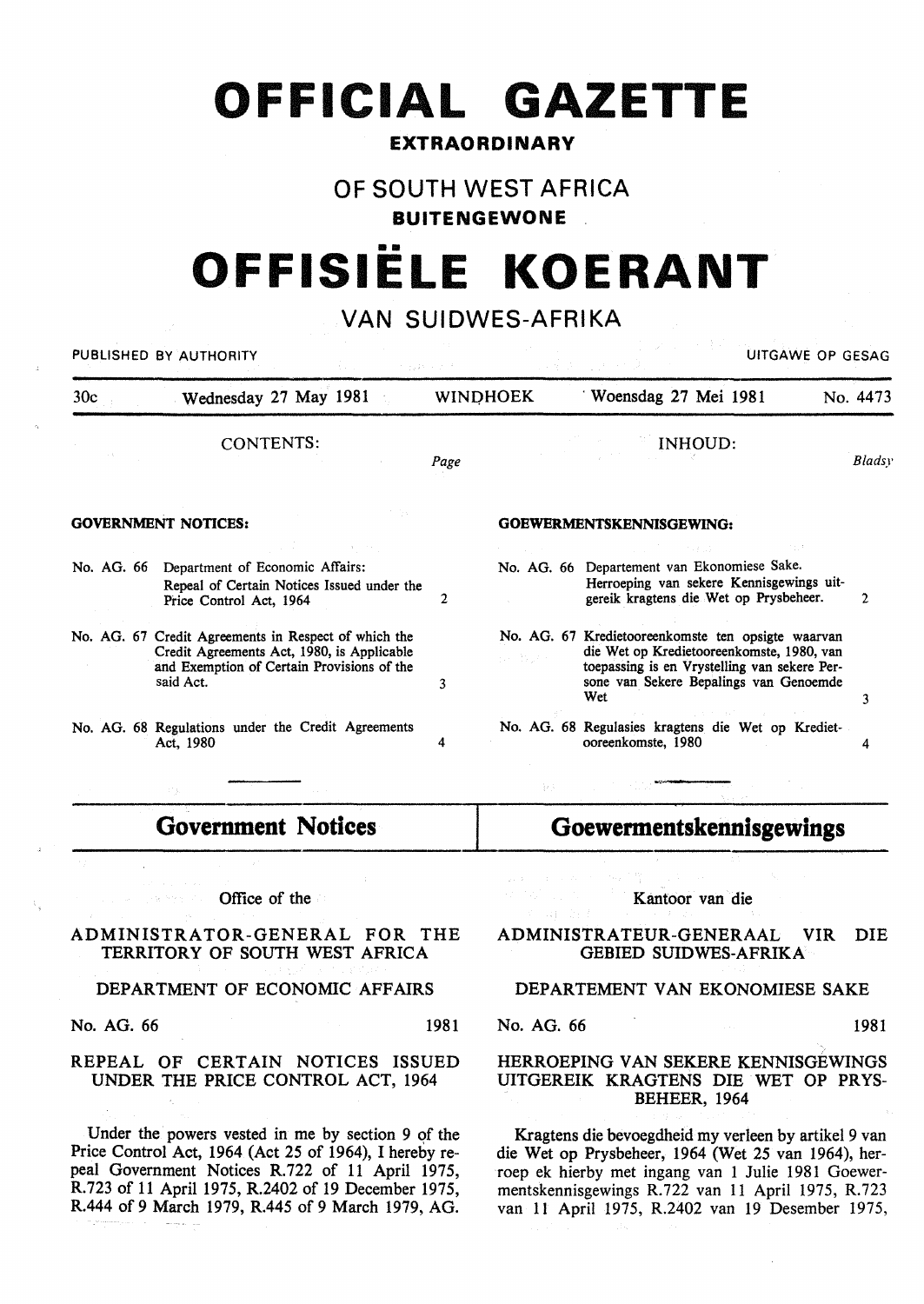107 of 1979 and AG. 40 of 1980 with effect from 1 July 1981.

P. R. KRUGER<br>Price Controller

Windhoek, 13 May 1981

P. R. KRUGER<br>Pryskontroleur

Windhoek, 13 Mei 1981

and a community of the second second

#### DEPARTMENT OF ECONOMIC AFFAIRS DEPARTEMENT VAN EKONOMIESE SAKE

No. AG. 67 1981

CREDIT AGREEMENTS IN RESPECT OF WHICH THE CREDIT AGREEMENTS ACT, 1980, IS APPLICABLE AND EXEMPTION OF CERTAIN PERSONS FROM CERTAIN PROVISIONS OF THE SAID ACT

No. AG. 67 **1981** 

Under the powers vested in me by section 2 of the Credit Agreements Act, 1980 (Act  $75$  of 1980) —

(a) I hereby determine  $-$ 

- (i) that the provisions of the said Act shall apply  $to-$ 
	- (aa) any transaction referred to in paragraph (a) of the defmition of "credit transaction" in section 1 of the said Act, in terms of which goods mentioned in the Schedule are sold;
	- (bb) any leasing transaction in terms of which goods mentioned in the Schedule are leased,

against payment of a cash price of not more than R100 000 over a period of longer than three months;

(ii) that in this Notice, unless the context indicates otherwise "cash price" shall, in relation to a credit agreement which is an instalment sale transaction, mean the price at which goods are normally sold by the credit grantor on immediate payment of the full purchase price;

Committee of Piloters

- (b) I hereby exempt  $-$ 
	- (i) any person who is a party to any credit transaction or any leasing transaction referred to in paragraph (a) and who initiated and concluded such transaction in writing entirely by means of the official postal service of the territory, from the provisions of section 13 of the said Act;
	- (ii) the First National Development Corporation of South West Africa, established by

KREDIETOOREENKOMSTE TEN OPSIGTE W AARVAN DIE WET OP KREDIETOOREEN-KOMSTE, 1980, VAN TOEPASSING IS EN VRY-STELLING VAN SEKERE PERSONE VAN SEKERE BEPALINGS VAN GENOEMDE WET

 $\epsilon_{\rm s} = 3 \epsilon_{\rm m}$ 

R.444 van 9 Maart 1979, R.445 van 9 Maart 1979,

AO. 107 van 1979 en AG. 40 van 1980.

Kragtens die bevoegdheid my verleen by artikel 2 van die Wet op Kredietooreenkomste, 1980 (Wet 75 van  $1980$ ) —

- (a) bepaal ek hierby  $-$ 
	- (i) dat die bepalings van genoemde Wet van toepassing is  $op$  —
		- (aa) enige transaksie bedoel in paragraaf (a) van die omskrywing van "krediettransaksie" in artikel 1 van genoemde Wet, ingevolge waarvan goedere in die Bylae vermeld, verkoop word;
		- (bb) enige huurtransaksie ingevolge waarvan goedere in die Bylae vermeld, verhuur word,

teen betaling van 'n kontantprys van hoogstens RlOO 000 oor 'n tydperk van Ianger as drie maande; www.essammungsin

- (ii) dat in hierdie Kennisgewing, tensy uit die samehang anders blyk, "kontantprys", met betrekking tot 'n kredietooreenkoms wat 'n atbetalingsverkooptransaksie is, die prys waarteen goedere normaalweg deur die kredietgewer verkoop word teen onmiddellike betaling van die voile koopprys, beteken;
- (b) stel ek hierby  $-$ 
	- (i) enige persoon wat 'n party is tot 'n krediettransaksie of huurtransaksie in paragraaf (a) bedoel en wat sodanige transaksie geheel en al deur die amptelike posdiens van die gebied skriftelike geinisieer en aangegaan het, vry van die bepalings van artikel 13 van genoemde Wet;
	- (ii) die Eerste Nasionale Ontwikkelingskorporasie van Suidwes-Afrika ingestel by artikel 2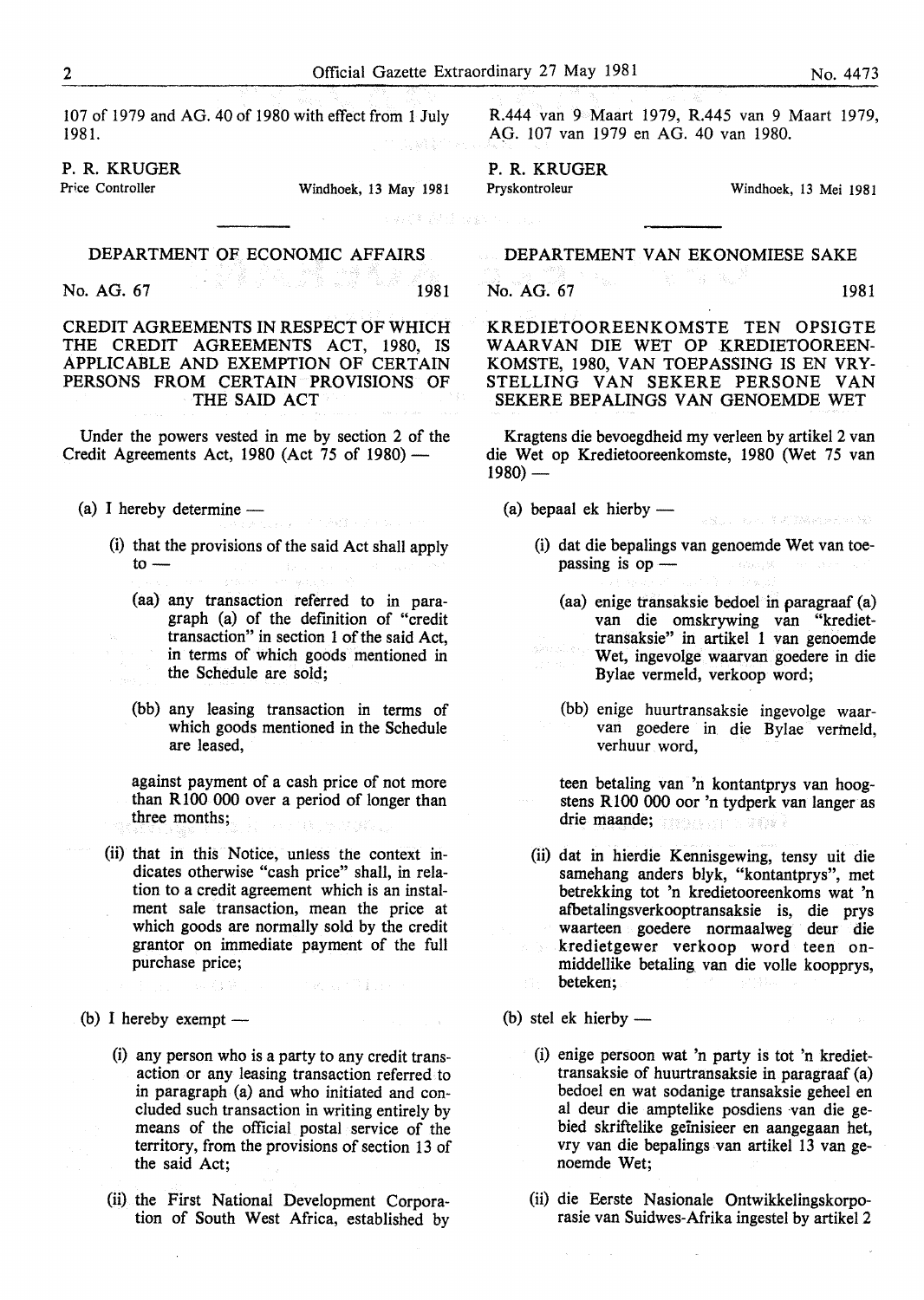section 2 of the First National Development Corporation of South West Africa Proclamation, 1978 (Proclamation AG. 61 of 1978), and the Rehoboth Investment and Development Corporation, Limited, established by section 2 of the Rehoboth Investment and Development Corporation . Act, 1969 (Act 84 of 1969), from all the provisions of the said Act;

(c) I hereby determine that this Notice shall come into operation on 1 July 1981.

#### D. J. HOUGH

Administrator-General

Windhoek, 11 May 1981

그만의 책처를 보여

# SCHEDULE<sup>N</sup>OR SECTION

- 
- 1. Crankshaft grinding equipment.<br>
2. Reboring and honing equipment.<br>
3. Line boring machines. 2. Reboring and honing equipment.
- 3. Line boring machines.
- 4. Connecting rod reconditioning machines.
- 5. Automotive surface grinders.
- 6. Engine dynamometers.
- 7. Household furniture, including garden furniture, mattresses, floor carpets and floor rugs, irrespective of the materials from which these articles are manufactured.
- 8. Electrical and non-electrical appliances for domestic use, including radios and gramophones, sound recorders and reproducers, record players, tape and wire decks, loudspeakers and amplifiers and accessories for these articles, but excluding portable radios and car radios and coal stoves.
- 9. Venetian and other blinds, irrespective of the material from which these articles are manufactured.
- IO. Camping equipment, including tents but excluding caravans.
- 11. Jewellery and parts thereof, including clocks and watches.
- 12. Photographic and cinematographic cameras, en largers and reducers and projectors, including accessories for these articles, but excluding equipment for cinemas and theatres, microfilm equipment and lithographic process cameras.
- 13. Sporting and pleasure vessels of all kinds, including inboard and outboard engines for such vessels.
- 14. Television receivers and accessories therefor, but excluding closed circuit television equipment.
- 15. Television aerial systems and accessories therefor, but excluding communual television aerial systems.
- 16. Video casette recorders and players and video tape recorders and players.
- 17. Video cassettes and video tapes.
- 18. Electronic television games.
- 19. Mechanically propelled motor vehicles not subject to the provisions of paragraph 20 including any

van die Proklamasie op die Eerste Nasionale Ontwikkelingskorporasie van Suidwes-Afrika, 1978 (Proklamasie AG. 61 van 1978), en die Rehoboth-beleggings- en -ontwikkelingskorporasie, Beperk, ingestel by artikel 2 van die Wet op die Rehoboth-beleggings- en -ontwikkelingskorporasie, 1969 (Wet 84 van 1969), vry van al die bepalings van genoemde Wet;

Windhoek, 11 Mei 1981

(c) bepaal ek hierby dat hierdie Kennisgewing op 1 Julie 1981 in werking tree.

> 网络运动的运动的转动员运动员  $\ddot{\phantom{a}}$

> > ○ 2000 × 2000 × 2000

#### D. J. HOUGH

Administrateur-generaal

# **BYLAE**

- 1. Toerusting vir die slyp van krukasse.
- 2. Herboor- en soetslyptoerusting.
- 3. Lynboormasjiene.
- 4. Masjiene vir die vernuwing van suierstange.
- 5. Vlakslypers vir die motoringenieursbedryf.
- 6. Enjindinamometers.
- 7. Huishoudelike meubels, met inbegrip van tuinmeubels, matrasse, vloertapyte en vloermatjies, ongeag die materiaal waaruit hierdie artikels vervaardig is.
- 8. Elektriese en nie-elektriese toestelle vir huishoudelike gebruik, met inbegrip van radio's asook grammofone, klankopnemers en -weergewers, platespelers, band- en draaddekke, luidsprekers en klankversterkers en bybehores van hierdie artikels, maar uitgesonderd draagbare radio's en motorradio's en koolstowe.
- 9. Hortjies- en ander blindings, ongeag die materiaal waaruit hierdie artikels vervaardig is.
- 10. Kampeertoerusting, met inbegrip van tente maar uitgesonderd woonwaens.
- 11. Juweliersware en onderdele daarvan, met inbegrip van uurwerke en horlosies.
- 12. Fotografiese en kinematografiese kameras, vergroters en verkleiners en projektors, met inbegrip van bybehores van hierdie artikels maar uitgesonderd toerusting vir bioskope en teaters, mikrofilmtoerusting en litografiese bereidingskameras.
- 13. Sport- en plesiervaartuie van alle soorte, met inbegrip van binne- en buiteboordenjins daarvoor.
- 14. Televisie-ontvangers en bybehores daarvan, maar uitgesonderd toekring -televisietoerusting.
- 15. Televisie-antennestelsels en bybehores daarvan, maar uitgesonderd gemeenskaplike televisieantennestelsels.
- 16. Videokassetopnemers en -terugspelers en videobandopnemers en -terugspelers.
- 17. Videokasette en videobande.
- 18. Elektroniese televisiespeletjies.
- 19. Meganies-aangedrewe motorvoertuie wat nie aan die bepalings van paragraaf 20 onderworpe is nie,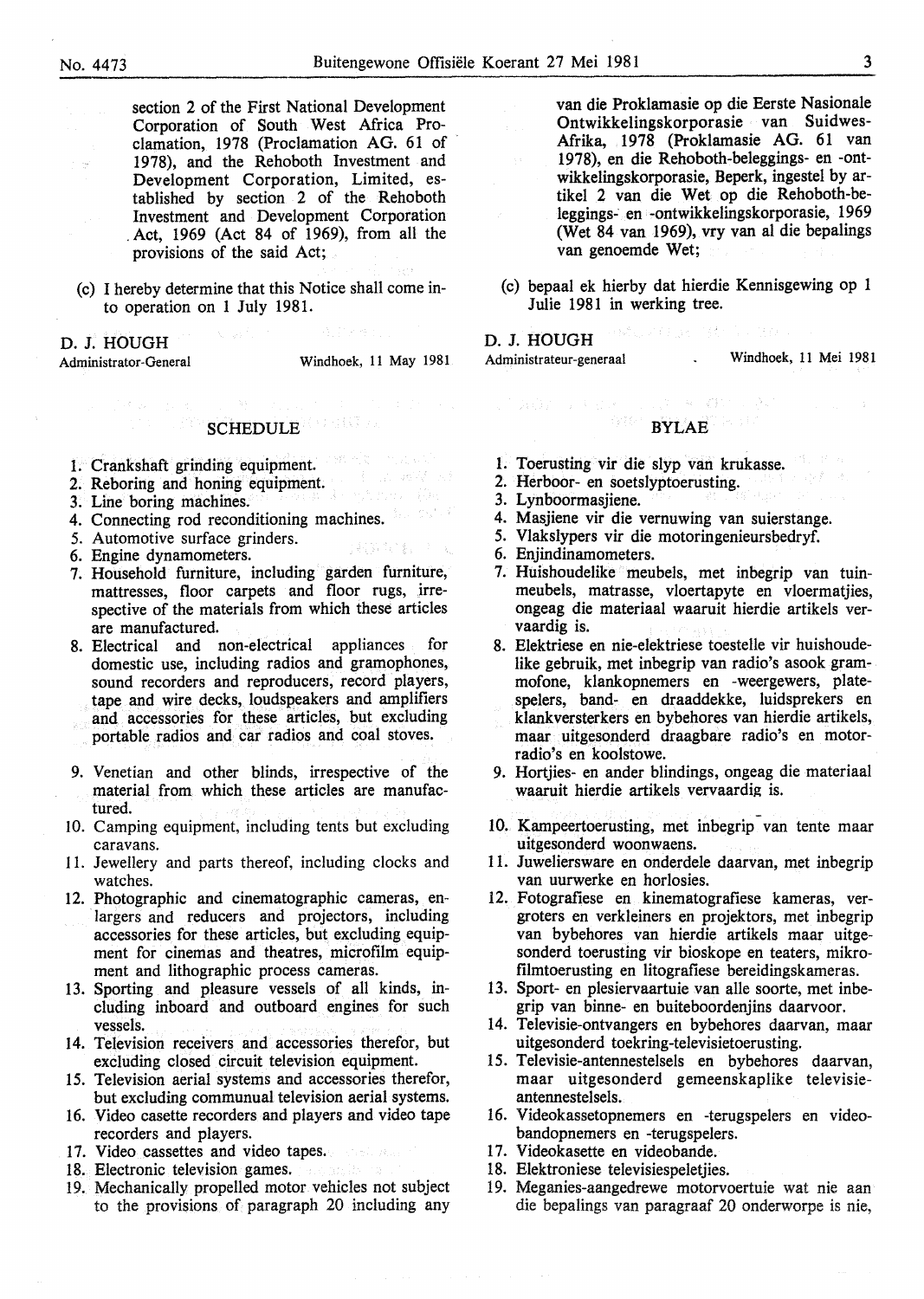commercial vehicle irrespective of whether such motor vehicle is subsequent to the manufacture thereof equipped, constructed or adapted for the conveyance of persons, but excluding tractors, harvesting machinery, agricultural machinery and implements and irrigation machinery.

2f <sup>1</sup> • Mechanically propelled road passenger motor vehicles designed to seat not more than 15 persons including motor-cycles and motortricycles.

DEPARTMENT OF ECONOMIC AFFAIRS

No. AG. 68 1981

## REGULATIONS UNDER THE CREDIT AGREE-MENTS ACT, 1980

Under the powers vested in me by section 3 of the Credit Agreements Act, 1980 (Act 75 of 1980), I hereby make the regulations set out in the Schedule.

D. J. HOUGH

Administrator-General

Windhoek, 11 May 1981

 $\sim$  km s  $\pm$  k.

#### **SCHEDULE**

*Definitions* 

1. In these regulations any expression to which a meaning has been assigned in the Act shall have that meaning, and unless the context otherwise indicates -

- (i) "cash price", in relation to a credit agreement which is an instalment sale transaction, means the price at which goods are normally sold by the credit grantor on immediate payment of the full purchase price; (iii)
- (ii) "finance charges" means finance charges as defined in the Limitation and Disclosure of Finance Charges Act, 1968 (Act 73 of 1968); (ii)
- (iii) "the Act" means the Credit Agreements Act, 1980 (Act 75 of 1980). (i)

## *Maximum period in respect of, and portion of cash price payable in terms of, credit agreements*

2. Subject to the provisions of regulations 3 and 4, all credit agreements entered into in respect of the goods mentioned in column 1 of the Annexure, shall comply with the provisions in relation to  $-$ 

met inbegrip van enige handelsvoertuig ongeag daarvan of sodanige motorvoertuig na die vervaardiging daarvan ingerig, gebou of aangepas is vir die vervoer van persone, maar uitgesonderd trekkers, oesmasjinerie, landboumasjinerie, en implemente en besproeiingsmasjinerie.

20. Meganies-aangedrewe passasierspadmotorvoertuie wat so ontwerp is dat dit sitplek vir hoogstens 15 persone bied, met inbegrip van motorfietse en motordriewiele.

DEPARTEMENT VAN EKONOMIESE SAKE

No. AG. 68 1981

#### REGULASIES KRAGTENS DIE WET OP KREDIETOOREENKOMSTE, 1980

Kragtens die bevoegdheid my verleen by artikel 3 van die Wet op Kredietooreenkomste, 1980 (Wet 75 van 1980), vaardig ek hierby die regulasies vervat in die Bylae uit.

D. J. HOUGH Administrateur-generaal

Windhoek, 11 Mei 1981

# BYLAE **BYLAE**

#### *Woordomskrywings*

1. In hierdie regulasies het enige uitdrukkings waaraan 'n betekenis in die Wet geheg is die betekenis aldus daaraan geheg en tensy 'n ander bedoeling blyk, beteken-

- (i) "die Wet" die Wet op Kredietooreenkomste, 1980 (Wet 75 van 1980); (iii)
- (ii) "finansieringskoste'' fmansieringskoste soos omskryf in die Wet op Beperking en Bekendmaking van Finansieringskoste, 1968 (Wet 73 van 1968); (ii)
- (iii) "kontantprys", met betrekking tot 'n kredietooreenkoms wat 'n afbetalingsverkooptransaksie is, die prys waarteen goedere normaalweg deur 'n kredietgewer verkoop word teen onmiddellike betaling van die voile koopprys. (i)

## *Maksimum termyn ten opsigte van, en gedeelte van kontantprys betaalbaar ingevolge, kredietooreenkomste*

2. Behoudens die bepalings van regulasies 3 en 4, moet alle kredietooreenkomste aangegaan ten opsigte van goedere in kolom 1 van die Aanhangsel vermeld, voldoen aan die bepalings met betrekking tot -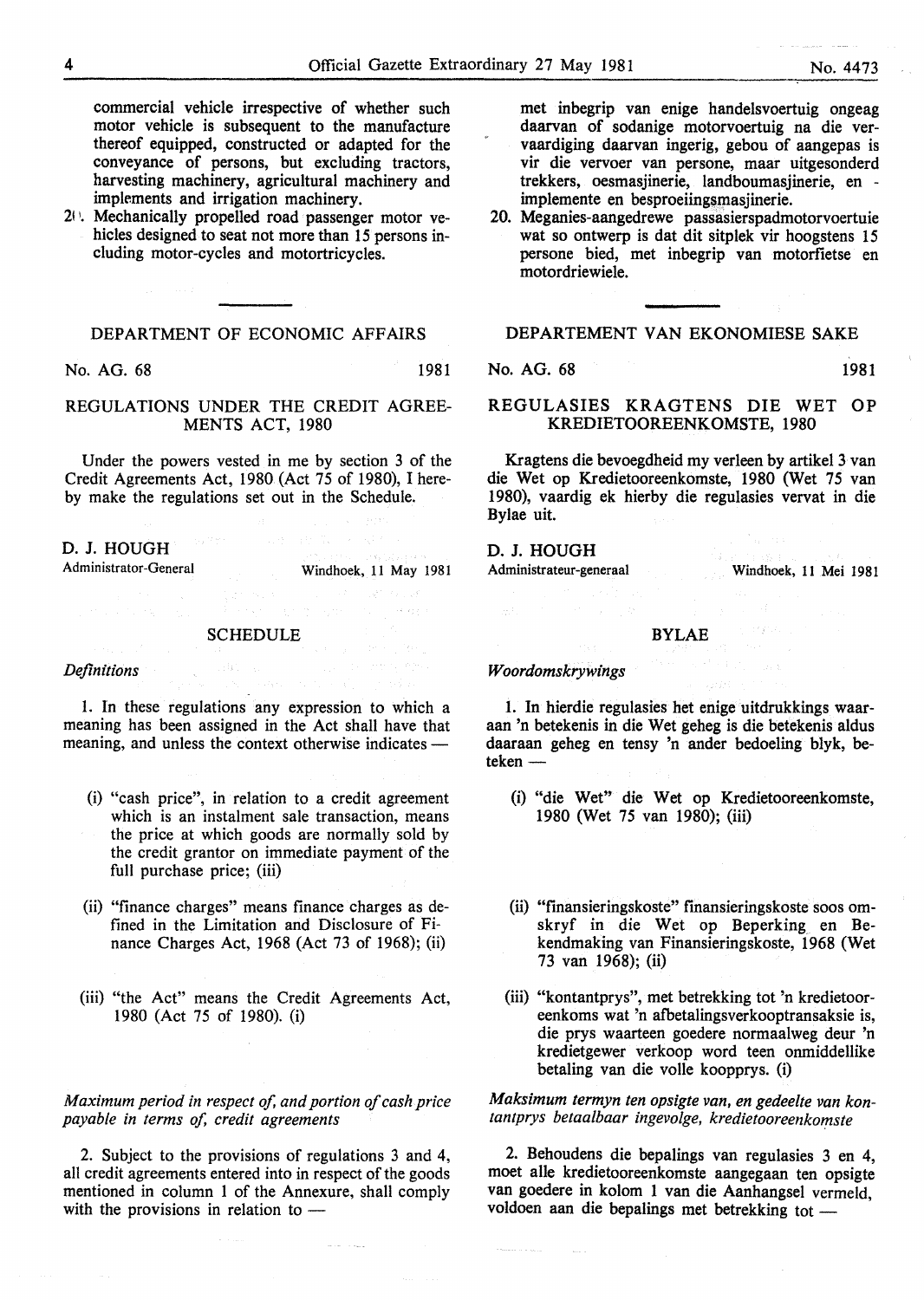- (a) the maximum period within which the full price under such credit agreements shall be paid, as prescribed in column 3 of the Annexure;
- (b) the portion of the cash price or any other consideration which shall be paid or delivered as an initial payment or initial rental under such credit agreements as prescribed in column 2 of the Annexure.

#### *Conditions in relation to credit agreements*

3. (1) In the case of a leasing transaction in respect of any of the goods mentioned in items 14 to 18 of  $column 1 of the Annexture -$ 

- (a) the parties shall at the time the leasing trans $action is entered into, agree -$ 
	- (i) on the period of such leasing transaction; and
	- (ii) on the amount of each instalment payable after the initial rental;
- (b) the initial rental shall be equal to at least 10 per cent of the total rental payable for the period of the leasing transaction (but excluding all finance charges, if any) under such leasing transaction;
- (c) the initial rental referred to in paragraph (b) shall be refunded to the credit receiver on the expiry or the termination of the leasing transaction or set off against the last instalments in respect of the leasing transaction;
- (d) where finance charges are not levied under the provisions of the Limitation and Disclosure of Finance Charges Act, 1968 (Act 73 of 1968), the period of the leasing transaction shall not be more than 30 months unless the parties thereto have the right to terminate such leasing transaction at any time after 30 months by giving 30 days notice in writing;
- (e) the first of the instalments referred to in paragraph (a)(ii) shall be payable not later than the end of the month following the month in which delivery was effected;
- (f) the credit grantor under such leasing transaction shall, during the currency of the leasing transaction, be responsible for the maintenance of the goods.

(2) No credit agreements shall be entered into by a credit grantor subject to the conditions that  $-$ 

- (a) die maksimum termyn waarbinne die volle prys kragtens sodanige kredietooreenkomste, soos in kolom 3 van die Aanhangsel voorgeskryf, betaal moet word;
- (b) die gedeelte van die kontantprys of enige ander teenprestasie wat as 'n aanvanklike betaling of aanvanklike huurgeld kragtens sodanige kredietooreenkomste soos voorgeskryf in kolom 2 van die Aanhangsel, betaal of gelewer moet word.

#### *Voorwaardes met betrekking tot kredietooreenkomste*

3. (1) In die geval van 'n huurtransaksie.ten opsigte van enige van die goedere in items 14 tot 18 van kolom 1 van die Aanhangsel vermeld -

- (a) moet die partye ten tye van die aangaan van die huurtransaksie ooreenkom -
	- (i) oor die tydperk van sodanige huurtransaksie; en
	- (ii) oor die bedrag van elke paaiement betaalbaar na die aanvanklike huurgeld;
- (b) moet die aanvanklike huurgeld gelyk wees aan ten minste 10 persent van die totale huurgeld betaalbaar vir die termyn van die huurtransaksie kragtens sodanige huurtransaksie, (maar met uitsluiting van alle fmansieringskoste, indien enige);
- (c) moet die aanvanklike huurgeld bedoel in paragraaf (b) aan die kredietopnemer terugbetaal word by verstryking of beëindiging van die huurtransaksie of teen die laaste paaiemente ten opsigte van die huurtransaksie in verrekening gebring word;
- (d) waar finansieringskoste nie kragtens die bepalings van die Wet op Beperking en Bekendmaking van Finansieringskoste, 1968 (Wet 73 van 1968), gehef word nie, mag die termyn van die huurtransaksie nie meer as 30 maande wees nie tensy die partye daartoe die reg het om sodanige huurtransaksie te enige tyd na 30 maande deur 30 dae skriftelike kennisgewing te beëindig;
- (e) is die eerste van die paaiemente bedoel in paragraaf (a)(ii) betaalbaar nie later nie as die einde van die maand wat volg op die maand waarin lewering plaasgevind het;
- (f) is die kredietgewer kragtens sodanige transaksie tydens die geldigheidsduur van die huurtransaksie vir die instandhouding van die goedere verantwoordelik.

(2) Geen kredietooreenkoms mag aangegaan word nie deur 'n kredietgewer onderworpe aan die voorwaardes dat -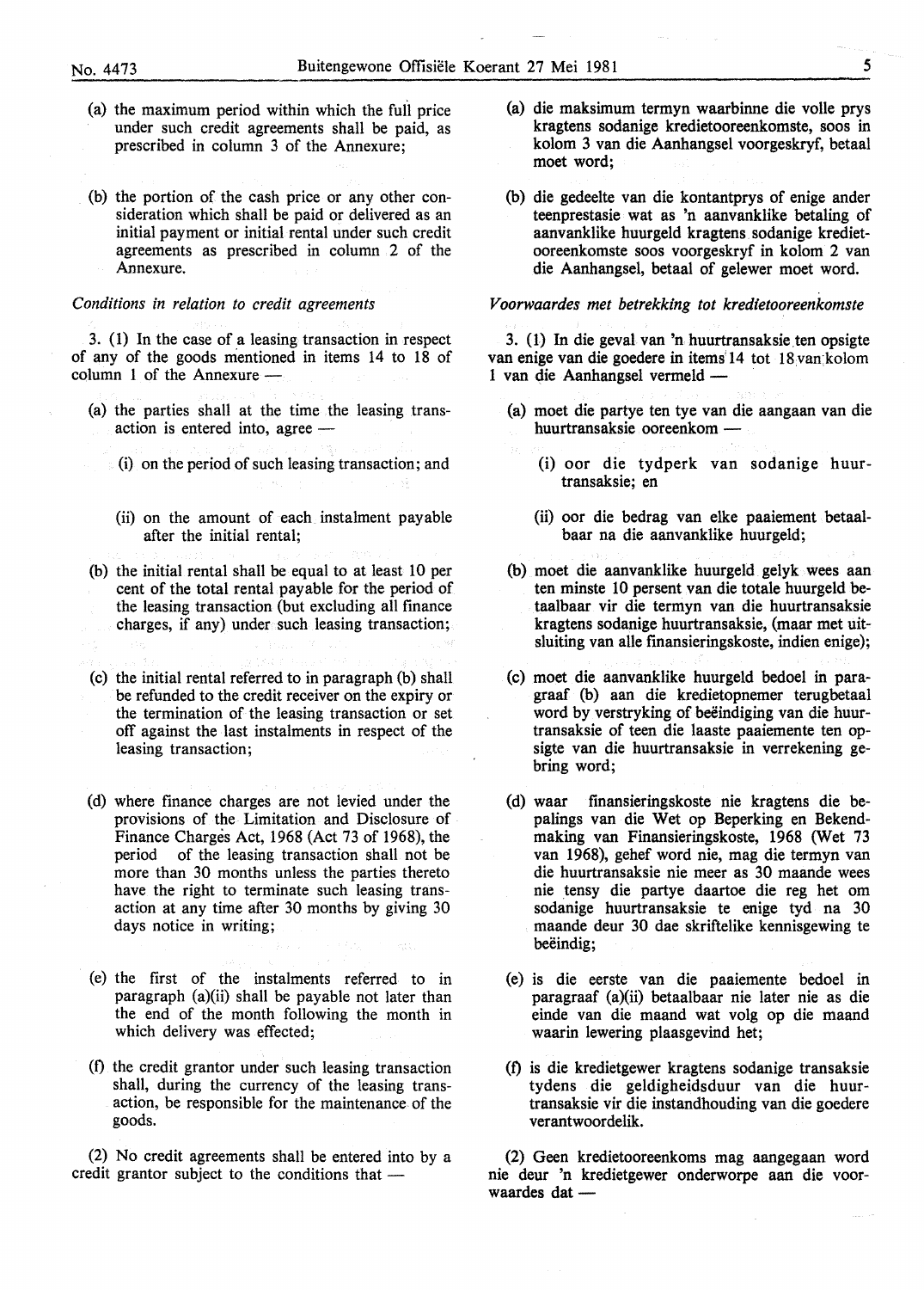(a) payments, other than the initial payment or initial rental under the said agreement, are to be **made to the credit grantor before the goods are** delivered: Provided that this prohibition shall not apply to any credit agreement providing for the goods in question to be imported into the territory as per order of or be manufactured accor- $\langle \cdot \rangle$  ). ding to the written requirements of the prospec-<br>tive credit receiver: tive credit receiver; with the seate<br>Show independence in Intel and an

(b) the amount of any one instalment payable under the said agreement after the initial payment or initial rental differs by more than 10 per cent from any of the other instalments, excluding the final instalment which may be smaller than the amount of that one instalment: Provided that the provisions of this regulation shall not apply to a credit agreement referred to in regulations 3(2)

and 4. Section 1987 and Microsoft in carellaucu

## *Application of these regulations*

4. (1) In the case of a credit transaction in respect of any of the goods mentioned in items 19 and 20 of column  $\pm$  of the Annexure the provisions of regulation 2 shall not apply to such credit transaction if payments under the transaction or amounts representing wear and tear or depreciation of the goods purchased, are amounts allowed to be wholly or partly deducted from or set off against the taxable income of the credit receiver under Part I of Chapter II of the Income Tax Ordinance, 1974 (Ordinance *5* of 1974).

.<br>196 an Dréann a bha an an an an an an an an a de montan

(2) In the case of a leasing transaction in respect of any of the goods mentioned in items 19 and 20 of column 1 of the Annexure, the provisions of regulation 2 shall not apply to such leasing transaction -

 $\frac{\partial}{\partial t} \left( \mathcal{E} \right)_{\mathcal{L}_{\mathcal{L}_{\mathcal{L}_{\mathcal{L}_{\mathcal{L}}}}}} \left( \mathcal{E}_{\mathcal{L}_{\mathcal{L}}} \left( \mathcal{E}_{\mathcal{L}} \right) \right) = \frac{1}{2} \mathcal{E} \left( \mathcal{E}_{\mathcal{L}_{\mathcal{L}}} \left( \mathcal{E}_{\mathcal{L}} \right) \right)$ 

- (a) if payments under the transaction are amounts allowed to be wholly or partly deducted from or set off against the taxable income of the credit receiver under Part I of Chapter II of the said Income Tax Ordinance, 1974; or
- 
- (b) if a credit grantor under such leasing transaction normally leases any of the said goods on conditions under which the credit receiver remunerates the credit grantor in full or in part for the use of the said goods at an agreed tariff per kilometre, and such leasing transaction is made subject to the said conditions.
- (a) betalings, behalwe die aanvanklike betaling of aanvanklike huurgeld kragtens die genoemde ooreenkoms, aan die kredietgewer gemaak word voordat die goedere gelewer word: Met dien verstande dat hierdie beletsel nie van toepassing is nie op enige kredietooreenkoms wat daarvoor voorsiening maak dat die betrokke goedere in die gebied ingevoer word by wyse van 'n bestelling deur of vervaardig word volgens die geskrewe voorskrifte van die voornemende kredietopnemer;
- (b) die bedrag van enige enkele paaiement betaalbaar kragtens die gemelde ooreenkoms na die aanvanklike betaling of aanvanklike huurgeld met meer as 10 persent verskil van enige van die ander paaiemente, uitgesonderd die finale paaiement Wat kleiner mag wees as die bedrag van daardie enkele paaiement: Met dien verstande dat die bepalings van hierdie regulasie nie op 'n kredietooreenkoms in regulasies 3(2) en 4 bedoe!, van toepassing is nie.

# *Toepassing van hierdie regulasies*

4. (1) In die geval van 'n krediettransaksie ten opsigte van enige van die goedere vermeld in items 19 en 20 van kolom 1 van die Aanhangsel is die bepalings van regulasie 2 nie van toepassing op sodanige krediettransaksie nie indien betalings kragtens die transaksie of bedrae wat slytasie of waardevermindering van die gekoopte goedere verteenwoordig, bedrae is wat kragtens Deel I van Hoofstuk II van die Inkomstebelastingordonnansie, 1974, (Ordonnansie *5* van 1974), geheel of gedeeltelik van die belasbare inkomste van die kredietopnemer afgetrek kan word of daarteen verreken kan word.

(2) In die geval van 'n huurtransaksie ten opsigte van enige van die goedere vermeld in items 19 en 20 van kolom 1 van die Aanhangsel, is die bepalings van regulasie 2 nie van toepassing op sodanige huurtransaksie nie -

- (a) indien betalings kragtens die transaksie, bedrae is wat kragtens Deel I van Hoofstuk II van genoemde Inkomstebelastingordonnansie, 1974, geheel of gedeeltelik van die belasbare inkomste van die kredietopnemer afgetrek kan word of daarteen verreken kan word; of
- (b) indien 'n kredietgewer kragtens sodanige huurtransaksie gewoonlik enige van die genoemde goedere verhuur op voorwaardes waarkragtens die kredietopnemer die kredietgewer geheel of gedeeltelik vir die gebruik van die genoemde goedere teen 'n ooreengekome tarief per kilometer vergoed, en sodanige huurtransaksie aan die genoemde voorwaardes onderworpe gemaak word.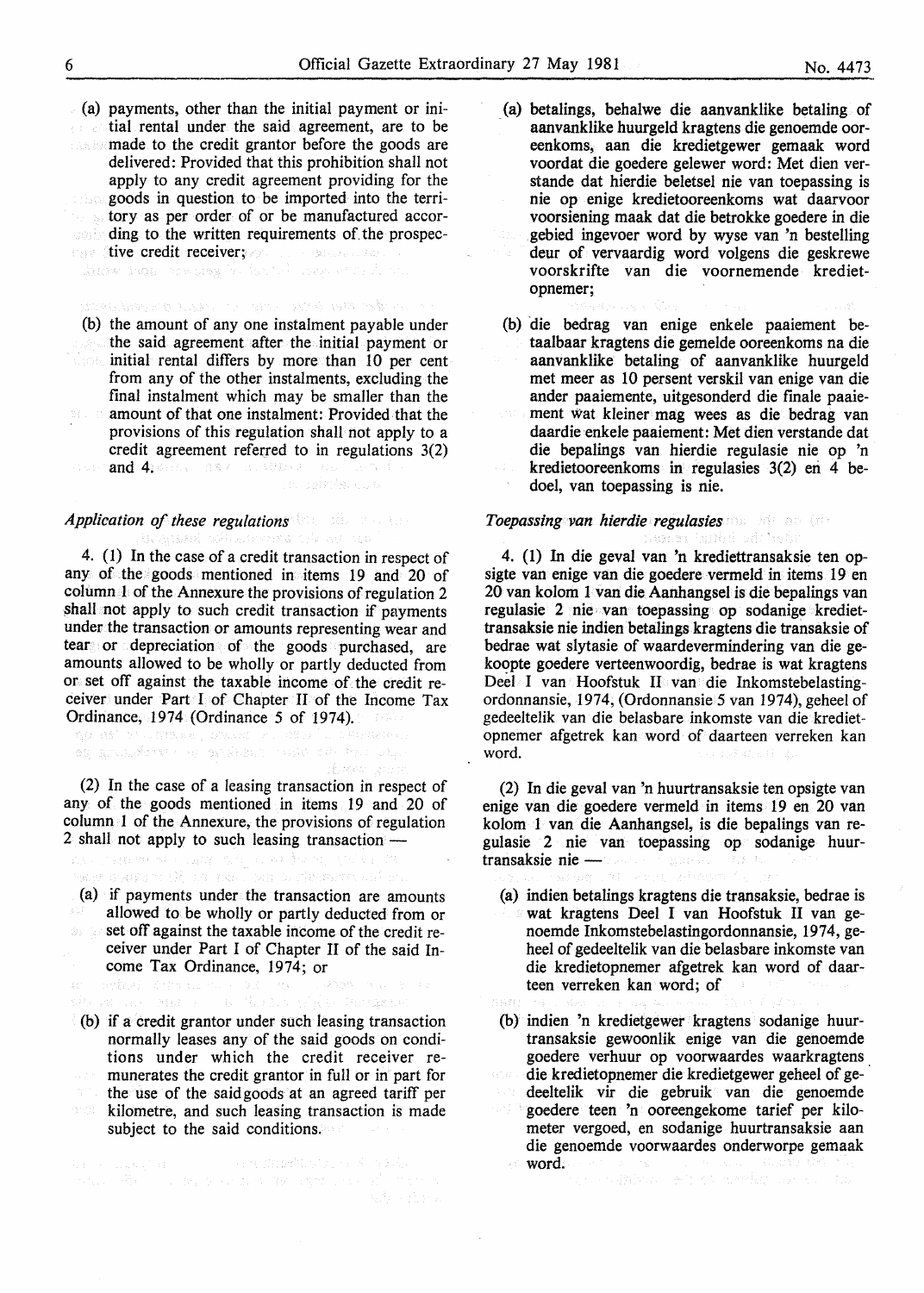(3) In the case of a credit agreement in respect of any of the goods mentioned in items 14 to 18 of column 1 of the Annexure, the provisions of regulations 2 and  $3(1)(b)$ , (c) and (d) shall not apply to such credit agreement if the goods are used by the credit receiver for monitoring, instructional, educational and security purposes or multiple viewing situations and payments under the agreement, or amounts representing wear and tear or depreciation of the goods purchased, are amounts allowed to be wholly or partly deducted from or set off against the taxable income of the credit receiver under Part I of Chapter II of the said Income Tax Ordinance, 1974, or if the income of the credit receiver in terms of such agreement is exempt from the provisions of the said Income Tax Ordinance.

(4) Any person who supplies or acquires goods to which the Act applies under a scheme or an arrangement by means of which  $-$ 

SW Standard

- (a) payment for the goods is to be made to the supplier by a person other than the purchaser and by means of which payments a debt arises which is to be paid by the purchaser or a person on his behalf in instalments over a period in the future to a person other than the supplier; or
- (b) the person making any payment to a supplier receives any consideration of whatever nature, under such scheme or arrangement, from any person other than the person acquiring such goods;<br> $\frac{1}{2}$ <br> $\frac{1}{2}$

kas Se

shall comply with all the provisions of these regulations if the period over which such debt is to be paid exceeds three months. <u>, headvad on vin</u>e

#### *Commencement*

androg at a democratic confere  $\mathcal{P} \boxtimes \mathcal{E} \mathcal{E}_{\mathcal{P}} \cong \mathcal{E}_{\mathcal{P}} \times \mathcal{E}_{\mathcal{P}}$ 

#### 5. These regulations shall commence on 1 July 1981.

|                                                                             | Corris como o concertario de<br>4월 - 기능 - 1<br><b>ANNEXURE</b><br><b>Service Controllers</b>                                                                                                                                                                                                                                             | 1871 - 539 25       |
|-----------------------------------------------------------------------------|------------------------------------------------------------------------------------------------------------------------------------------------------------------------------------------------------------------------------------------------------------------------------------------------------------------------------------------|---------------------|
| Column 1                                                                    | Column 2 Column 3                                                                                                                                                                                                                                                                                                                        | control official    |
|                                                                             | <b>Example 1</b> Portion Period of<br>of the payment<br><b>cash</b> the contract of the contract of the contract of the contract of the contract of the contract of the contract of the contract of the contract of the contract of the contract of the contract of the contract of the con<br>and <b>price</b> and the price of the set | indere gettig t     |
| Goods                                                                       | and the state of the state of the state of<br>195 J<br>Per cent<br>第1922年の1228年まで開発<br>a will be a second conditions<br>and a start of the contract of the delivery<br>医腹膜炎 医水杨酸 化乙酰基乙酰胺 医心包的                                                                                                                                            | Months<br>from date |
| 1. Crankshaft grinding<br>quipment<br>2. Reboring and honing e-<br>quipment | alfabet constants and<br>e-<br>The process of the<br>33,3<br>いんげいたい 特に せいしょ<br>33,3                                                                                                                                                                                                                                                      | 24                  |

(3) In die geval van.'n kredietooreenkoms ten opsigte van enige van die goedere vermeld in items 14 tot 18 van kolom 1 van die Aanhangsel, is die bepalings van regulasies 2 en 3(1Xb), (c) en (d) nie van toepassing op sodanige kredietooreenkoms nie indien die goedere deur die kredietopnemer gebruik word vir moniteer-, onderrig- , opvoedkundige en sekuriteitsdoeleindes of veelvoudige kyksituasies en betalings kragtens die ooreenkoms, of bedrae wat slytasie of waardevermindering van die gekoopte goedere verteenwoordig, bedrae is wat kragtens Deel I van Hoofstuk II van genoemde lnkomstebelastingordonnansie, 1974 geheel of gedeeltelik van die belasbare inkomste van die kredietopnemer afgetrek kan word of daarteen verreken kan word, of indien die inkomste van die kredietopnemer ingevolge sodanige ooreenkoms vrygestel is van die bepalings van genoemde Inkomstebelastingordonnansie.

(4) Enigiemand wat goedere waarop die Wet van toepassing is, verskaf of verkry kragtens 'n skema of 'n reëling uit hoofde waarvan - and a series of the series of the series of the series of the series of the series of the series of the series of the series of the series of the series of the series of the series of the serie

- (a) betaling vir die goedere aan die verskaffer gemaak moet word deur 'n ander persoon as die koper en uit hoofde van welke betaling 'n skuld ontstaan wat deur die koper of 'n persoon namens hom, in paaiemente oor 'n termyn in die toekoms aan 'n ander persoon as die verskaffer betaal moet word; of s selas eldanon godado o sod least has sofber and be
- (b) die persoon wat enige betaling aan 'n verskaffer maak, enige vergoeding van watter aard ookal, kragtens so 'n skema of reëling ontvang van enige ander persoon as die persoon wat sodanige goedere verkry,

moet voldoen aan al die bepalings van hierdie regulasies indien die termyn waarbinne sodanige skuld betaalbaar is drie maande oorskry.

#### *Inwerkingtreding*

L. Finning species and someoned - Pitties letwerso bidgesg ay umpad has ersabet bu

*5.* Hierdie regulasies tree in werking op 1 Julie 1981.

|         | Gedeelte Afbeta-<br>van<br>with the same<br>The <b>prys</b> issue attendances          | lings-<br>kontant- termyn       |
|---------|----------------------------------------------------------------------------------------|---------------------------------|
| Goedere | Persent<br>for a consention of a family concern<br>ek ad skeeps cone<br>mis ca manamar | Maande<br>vanaf<br>datum<br>van |
|         |                                                                                        | lewering                        |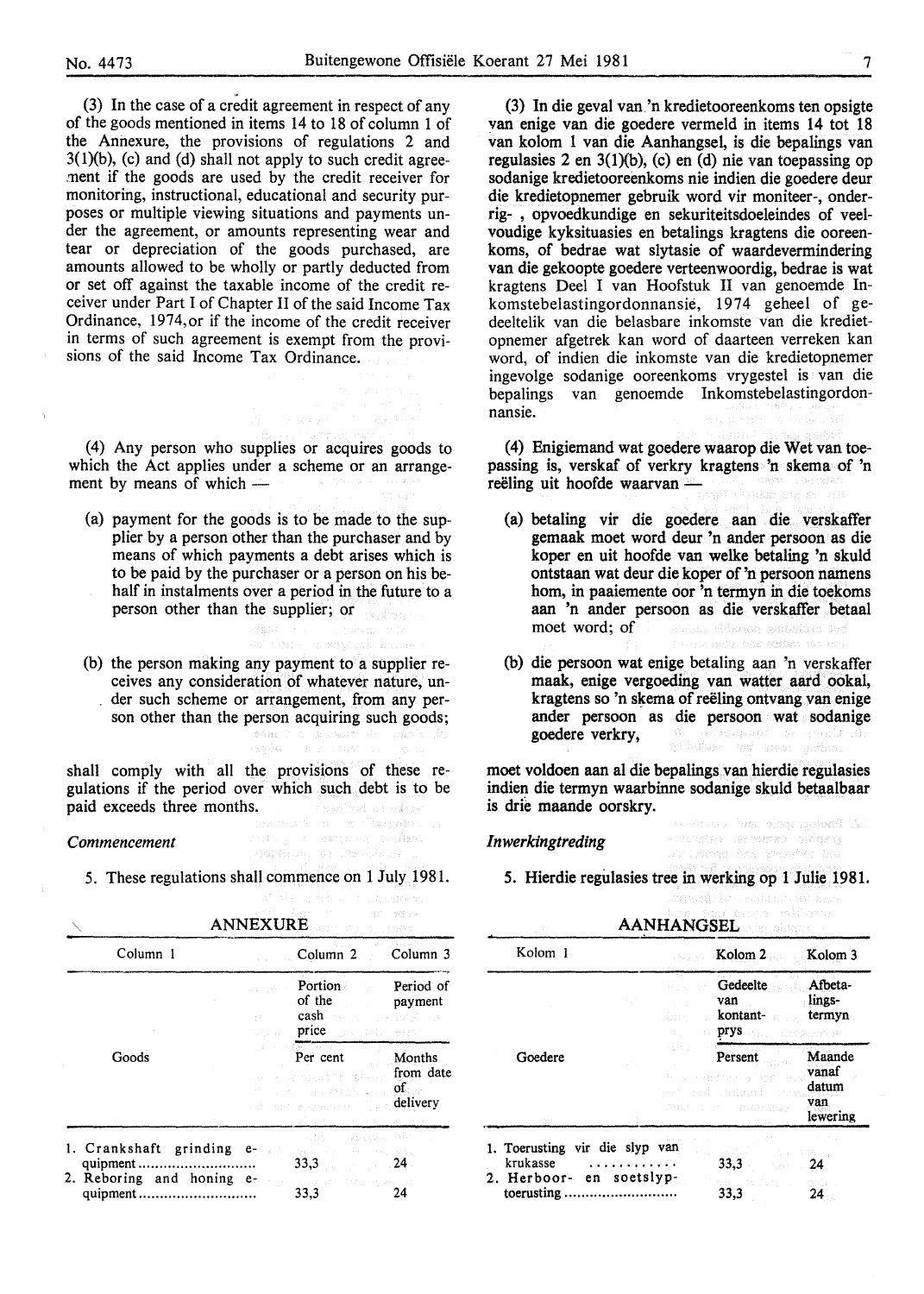$\bar{\mathbb{F}}$ 

| Column 1                                                                                                                    | Column 2                           | Column <sub>3</sub>                   |
|-----------------------------------------------------------------------------------------------------------------------------|------------------------------------|---------------------------------------|
|                                                                                                                             | Portion<br>of the<br>cash<br>price | Period of<br>payment                  |
| Goods                                                                                                                       | Per cent                           | Months<br>from date<br>of<br>delivery |
| 3. Line boring machines                                                                                                     | 33,3                               | 24                                    |
| 4. Connecting rod recondi-                                                                                                  |                                    |                                       |
| tioning machines<br>5. Automotive surface grinders.                                                                         | 33,3<br>33,3                       | 24<br>$24-$                           |
| 6. Engine dynamometers<br>7. Household furniture, in-<br>cluding garden furniture, mat-<br>tresses, floor carpets and floor | 33,3                               | 24                                    |
| rugs, irrespective of the<br>materials from which these                                                                     |                                    |                                       |
| articles are manufactured<br>8. Electrical and non-electrical<br>appliances for domestic use,                               | 10                                 | 24                                    |
| including radios and gramo-                                                                                                 |                                    |                                       |
| phones, sound recorders and<br>reproducers, record players,                                                                 |                                    |                                       |
| tape and wire decks, loud-                                                                                                  |                                    |                                       |
| speakers and amplifiers and<br>accessories for these articles,<br>but excluding portable radios                             |                                    |                                       |
| and car radios and coal stoves                                                                                              | 10                                 | 24                                    |
| 9. Venetian and other<br>blinds,                                                                                            |                                    | March a                               |
| irrespective of the material<br>from which these articles are<br>manufactured                                               |                                    |                                       |
| 10. Camping equipment, in-<br>cluding tents but excluding                                                                   |                                    |                                       |
| caravans<br>11. Jewellery and parts thereof, in-<br>cluding clocks and watches.                                             | 10<br>t Baltimore, mess            | 24                                    |
|                                                                                                                             | gal a Sarre                        |                                       |
| 12. Photographic and cinemato-<br>graphic cameras, enlargers<br>and reducers and projectors,                                |                                    | - 中国の一度の                              |
| including accessories for these<br>articles, but excluding equip-<br>ment for cinemas and theatres,                         | e u svilingua                      |                                       |
| microfilm equipment and<br>lithographic process cameras 10                                                                  |                                    | 24                                    |
| 13. Sporting and pleasure vessels<br>of all kinds, including inboard<br>and outboard engines for such                       |                                    |                                       |
| 14. Television receivers, and<br>accessories therefor, but ex-                                                              | 10                                 | 24                                    |
| cluding closed circuit tele-<br>vision equipment<br>15. Television aerial systems and<br>accessories therefor, but ex-      | 10                                 | 24                                    |
| cluding communal television<br>aerial systems<br>16. Video cassette recorders and                                           | 10                                 | 24                                    |
| players and video tape re-<br>corders and players<br>17. Video cassettes and video                                          | 10<br>$\sim$                       | 24                                    |
|                                                                                                                             | 10                                 | 24                                    |
|                                                                                                                             |                                    |                                       |

| Kolom 1                                                        | Kolom 2              | Kolom 3         |
|----------------------------------------------------------------|----------------------|-----------------|
|                                                                | Gedeelte             | Afbeta-         |
|                                                                | van                  | lings-          |
|                                                                | kontant-<br>prys     | termyn          |
| Goedere                                                        | Persent              | Maande          |
|                                                                |                      | vanaf           |
|                                                                |                      | datum           |
|                                                                |                      | van<br>lewering |
|                                                                |                      |                 |
| 3. Lynboormasjiene                                             | 33,3                 | 24              |
| 4. Masjiene vir die vernuwing                                  | 33,3                 | 24              |
| van suierstange<br>5. Vlakslypers vir die motor-               |                      |                 |
| ingenieursbedryf                                               | 33,3                 | 24              |
| 6. Enjindinamometers                                           | 33,3                 | 24              |
| 7. Huishoudelike meubels, met                                  |                      |                 |
| inbegrip van tuinmeubels, ma-                                  |                      |                 |
| trasse, vloertapyte en vloer-<br>matjies, ongeag die materiaal |                      |                 |
| waaruit hierdie artikels ver-                                  |                      |                 |
| vaardig is                                                     | 10                   | 24              |
| 8. Elektriese en nie-elektriese toe-                           |                      |                 |
| stelle vir huishoudelike ge-                                   |                      |                 |
| bruik, met inbegrip van radio's                                |                      |                 |
| asook grammofone, klank-<br>opnemers en -weergewers,           |                      |                 |
| platespelers, band- en draad-                                  |                      |                 |
| dekke, luidsprekers en klank-                                  |                      |                 |
| versterkers en bybehores van                                   |                      |                 |
| hierdie artikels, maar uitge-                                  |                      |                 |
| sonderd draagbare radio's en<br>motorradio's en koolstowe      | 10                   | 24              |
| 9. Hortjies- en ander blindings,                               |                      |                 |
| ongeag die materiaal waaruit                                   |                      |                 |
| hierdie artikels vervaardig is.                                | 10                   | 24              |
| 10. Kampeertoerusting, met inbe-                               |                      |                 |
| grip van tente maar uitge-                                     |                      |                 |
| sonderd woonwaens                                              | 10                   | 24              |
| 11. Juweliersware en onderdele                                 |                      |                 |
| daarvan, met inbegrip van uur-                                 |                      |                 |
| werke en horlosies                                             | $\sim$ 10 $\sigma$ . | 24              |
| 12. Fotografiese en kinemato-<br>grafiese kameras, vergroters  |                      |                 |
| en verkleiners en projektors,                                  |                      |                 |
| met inbegrip van bybehores                                     |                      |                 |
| van hierdie artikels maar uit-                                 | ,                    |                 |
| gesonderd toerusting vir bio-                                  |                      |                 |
| skope en teaters, mikrofilm-                                   |                      |                 |
| toerusting en litografiese be-<br>reidingskameras              | 10                   | 24              |
| 13. Sport- en plesiervaartuie van                              |                      |                 |
| alle soorte, met inbegrip van                                  |                      |                 |
| binne- en buiteboordenjins                                     |                      |                 |
| daarvoor                                                       | 10                   | 24              |
| 14. Televisie-ontvangs en bybe-                                |                      |                 |
| hores daarvan, maar uitge-<br>sonderd toekringtelevisie-       |                      |                 |
| toerusting                                                     | 10                   | 24              |
| 15. Televisie-antennestelsels en                               |                      |                 |
| bybehores daarvan, maar uit-                                   |                      |                 |
| gesonderd gemeenskaplike te-                                   |                      |                 |
| levisie antennestelsels                                        | 10                   | 24              |
| 16. Videokassetopnemers en -                                   |                      |                 |
| terugspelers en videoband-                                     |                      |                 |
| opnemers en -terugspelers<br>17. Videokassette en videobande.  | 10<br>10             | 24<br>24        |
|                                                                |                      |                 |